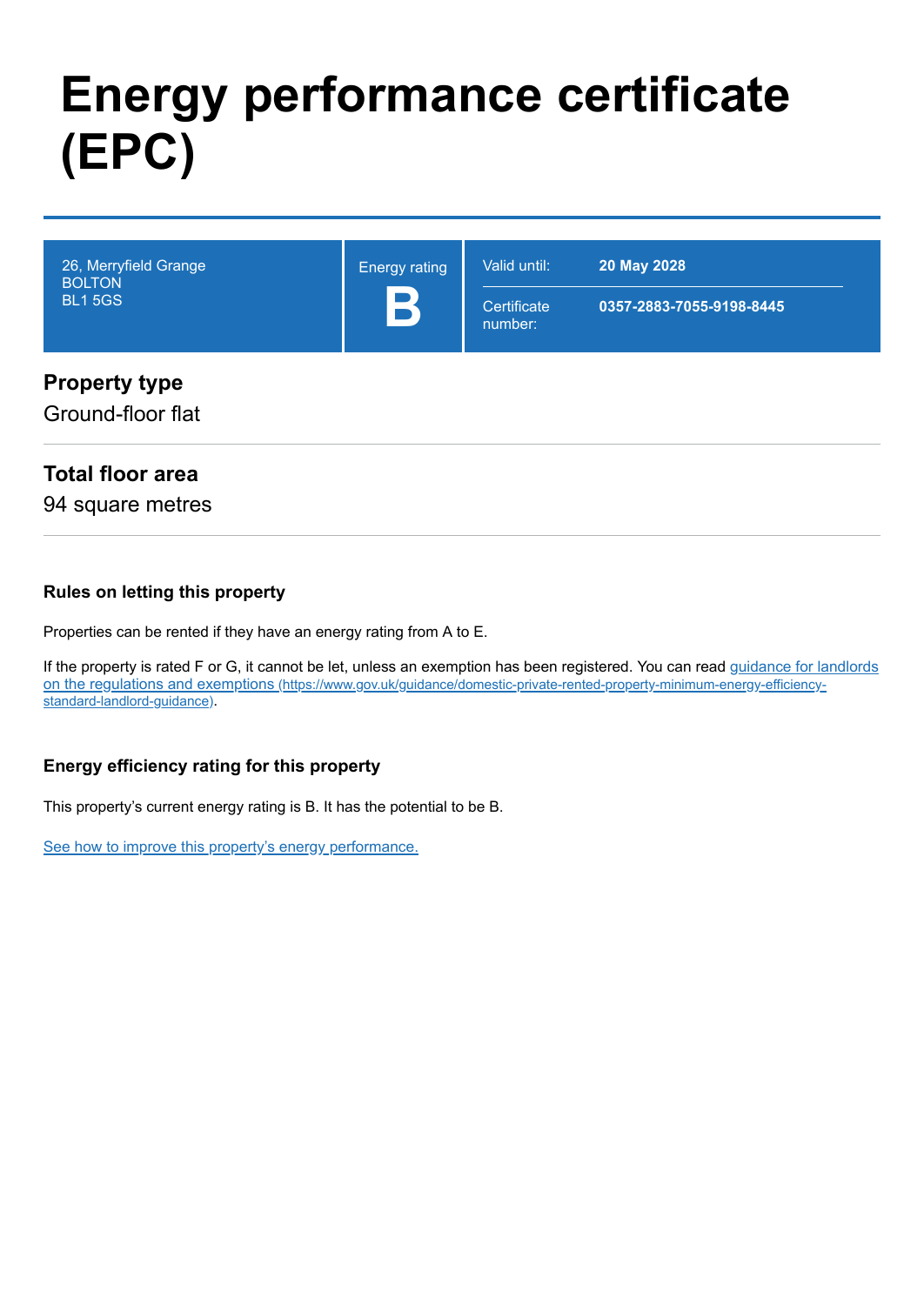| <b>Score</b> | <b>Energy rating</b> | <b>Current</b>     | <b>Potential</b>   |
|--------------|----------------------|--------------------|--------------------|
| $92 +$       |                      |                    |                    |
| 81-91        | В                    | 82 <br>$\mathbf B$ | 82 <br>$\mathbf B$ |
| 69-80        | C                    |                    |                    |
| 55-68        |                      |                    |                    |
| 39-54        | E                    |                    |                    |
| $21 - 38$    | F                    |                    |                    |
| $1 - 20$     | Q                    |                    |                    |

The graph shows this property's current and potential energy efficiency.

Properties are given a rating from A (most efficient) to G (least efficient).

Properties are also given a score. The higher the number the lower your fuel bills are likely to be.

For properties in England and Wales:

- the average energy rating is D
- the average energy score is 60

#### **Breakdown of property's energy performance**

This section shows the energy performance for features of this property. The assessment does not consider the condition of a feature and how well it is working.

Each feature is assessed as one of the following:

- very good (most efficient)
- good
- average
- poor
- very poor (least efficient)

When the description says "assumed", it means that the feature could not be inspected and an assumption has been made based on the property's age and type.

| <b>Feature</b> | <b>Description</b>                         | Rating |
|----------------|--------------------------------------------|--------|
| Wall           | Cavity wall, as built, insulated (assumed) | Good   |
| Window         | Fully double glazed                        | Good   |
| Main heating   | Boiler and underfloor heating, mains gas   | Good   |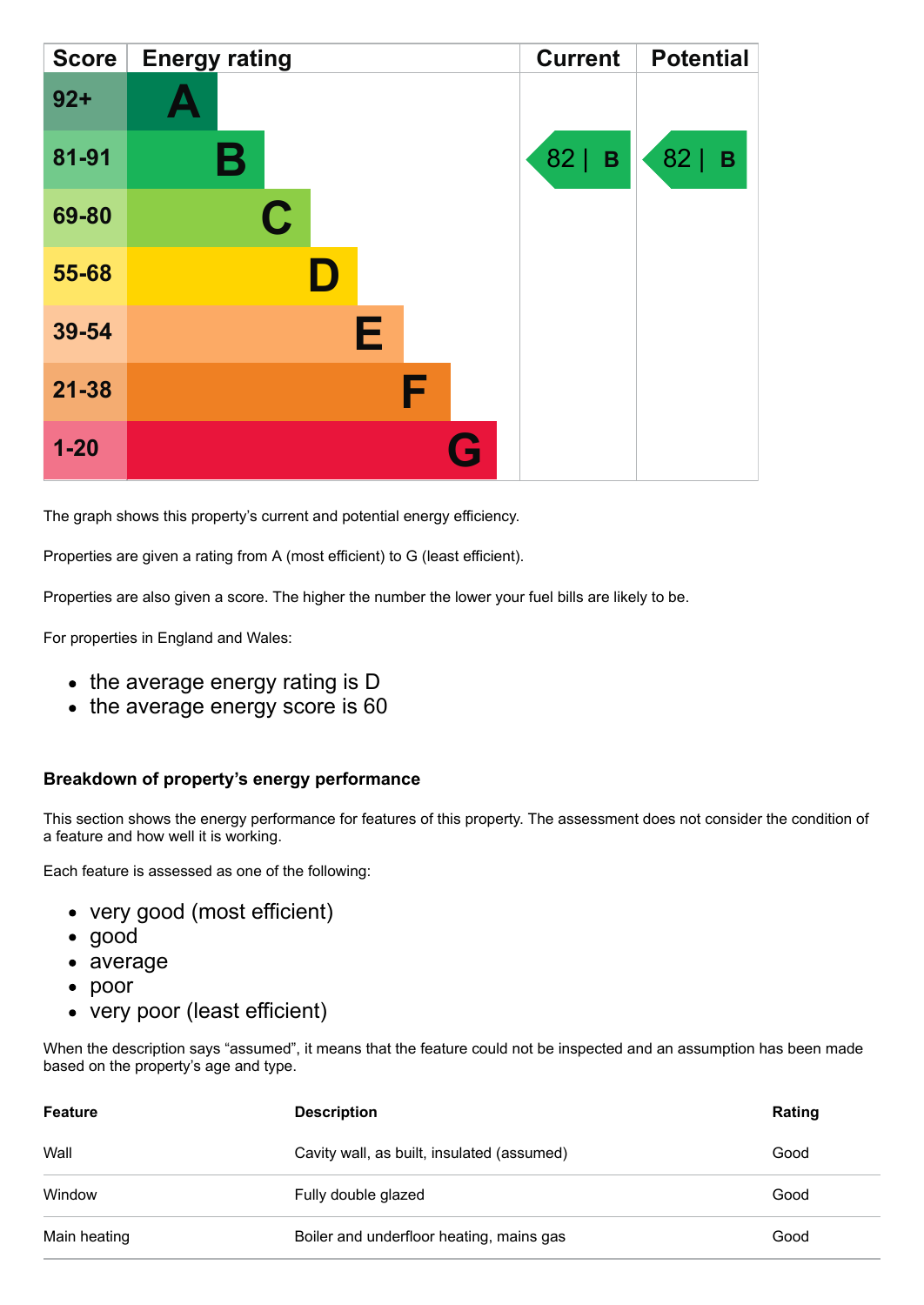| <b>Feature</b>       | <b>Description</b>                          | Rating    |
|----------------------|---------------------------------------------|-----------|
| Main heating control | Programmer, room thermostat and TRVs        | Good      |
| Hot water            | From main system                            | Good      |
| Lighting             | Low energy lighting in 86% of fixed outlets | Very good |
| Roof                 | (another dwelling above)                    | N/A       |
| Floor                | Solid, insulated (assumed)                  | N/A       |
| Secondary heating    | None                                        | N/A       |

# **Primary energy use**

The primary energy use for this property per year is 104 kilowatt hours per square metre (kWh/m2).

What is primary energy use?  $\blacktriangleright$ 

#### **Environmental impact of this property**

This property's current environmental impact rating is B. It has the potential to be B.

Properties are rated in a scale from A to G based on how much carbon dioxide (CO2) they produce.

Properties with an A rating produce less CO2 than G rated properties.

## **An average household produces**

6 tonnes of CO2

## **This property produces**

## **This property's potential production**

1.7 tonnes of CO2

1.7 tonnes of CO2

By making the [recommended changes,](#page-3-0) you could reduce this property's CO2 emissions by 0.0 tonnes per year. This will help to protect the environment.

Environmental impact ratings are based on assumptions about average occupancy and energy use. They may not reflect how energy is consumed by the people living at the property.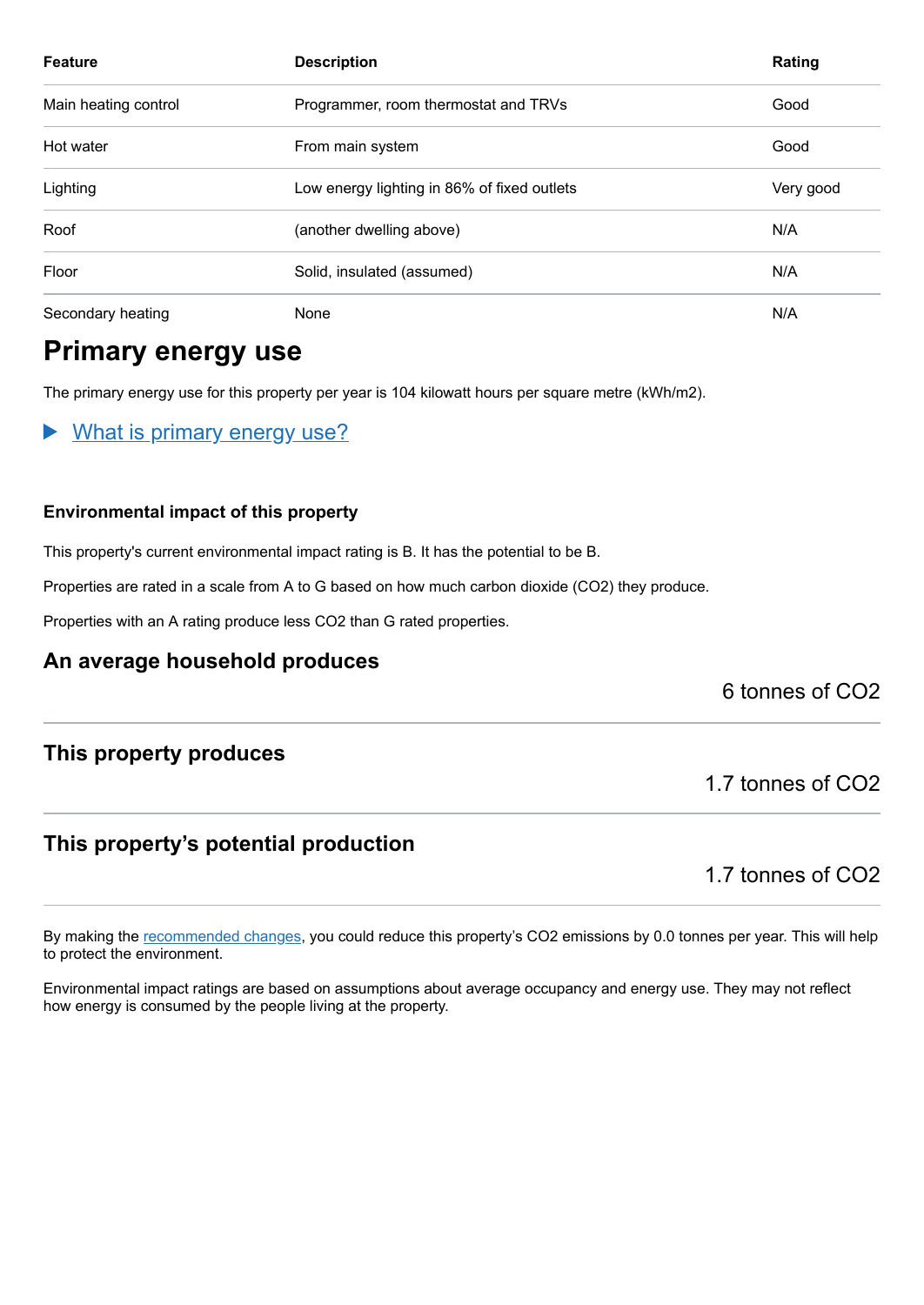#### <span id="page-3-0"></span>**How to improve this property's energy performance**

The assessor did not make any recommendations for this property.

Simple Energy Advice has guidance on improving a property's energy use. [\(https://www.simpleenergyadvice.org.uk/\)](https://www.simpleenergyadvice.org.uk/)

Potential energy rating **B**

# **Paying for energy improvements**

[Find energy grants and ways to save energy in your home.](https://www.gov.uk/improve-energy-efficiency) (https://www.gov.uk/improve-energy-efficiency)

**Estimated energy use and potential savings**

**Estimated yearly energy cost for this property**

## **Potential saving**

£0

£451

The estimated cost shows how much the average household would spend in this property for heating, lighting and hot water. It is not based on how energy is used by the people living at the property.

The estimated saving is based on making all of the recommendations in [how to improve this property's energy performance.](#page-3-0)

For advice on how to reduce your energy bills visit Simple Energy Advice [\(https://www.simpleenergyadvice.org.uk/\)](https://www.simpleenergyadvice.org.uk/).

# **Heating use in this property**

Heating a property usually makes up the majority of energy costs.

# **Estimated energy used to heat this property**

**Space heating**

3506 kWh per year

# **Water heating**

2211 kWh per year

# **Potential energy savings by installing insulation**

The assessor did not find any opportunities to save energy by installing insulation in this property.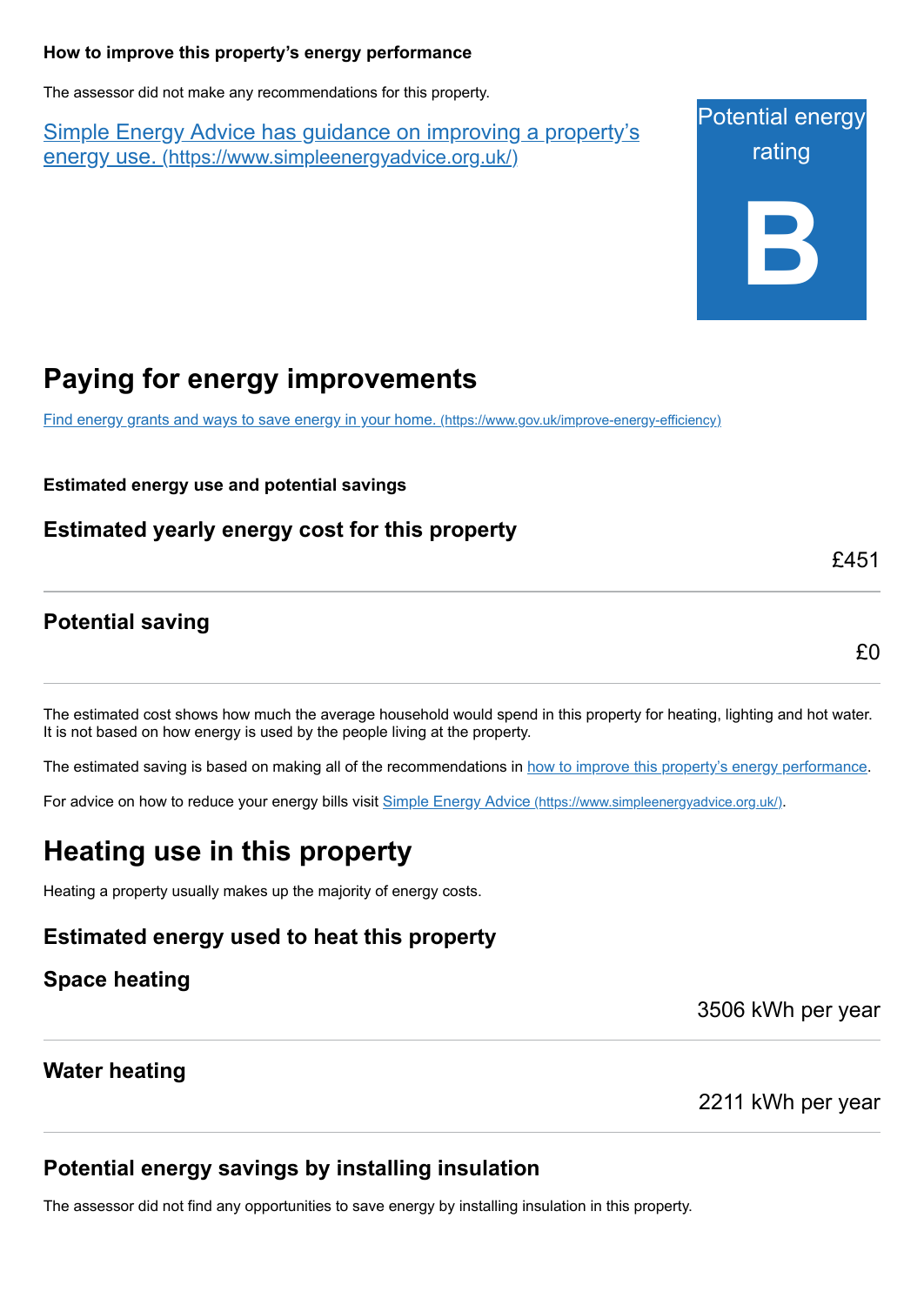You might be able to receive Renewable Heat Incentive payments [\(https://www.gov.uk/domestic-renewable-heat-incentive\)](https://www.gov.uk/domestic-renewable-heat-incentive). This will help to reduce carbon emissions by replacing your existing heating system with one that generates renewable heat. The estimated energy required for space and water heating will form the basis of the payments.

#### **Contacting the assessor and accreditation scheme**

This EPC was created by a qualified energy assessor.

If you are unhappy about your property's energy assessment or certificate, you can complain to the assessor directly.

If you are still unhappy after contacting the assessor, you should contact the assessor's accreditation scheme.

Accreditation schemes are appointed by the government to ensure that assessors are qualified to carry out EPC assessments.

# **Assessor contact details**

## **Assessor's name**

Anthony Scott

#### **Telephone**

01515260021

#### **Email**

[tony.scott28@btinternet.com](mailto:tony.scott28@btinternet.com)

# **Accreditation scheme contact details**

## **Accreditation scheme** Stroma Certification Ltd

# **Assessor ID**

STRO011948

#### **Telephone**

0330 124 9660

#### **Email**

[certification@stroma.com](mailto:certification@stroma.com)

# **Assessment details**

**Assessor's declaration** No related party